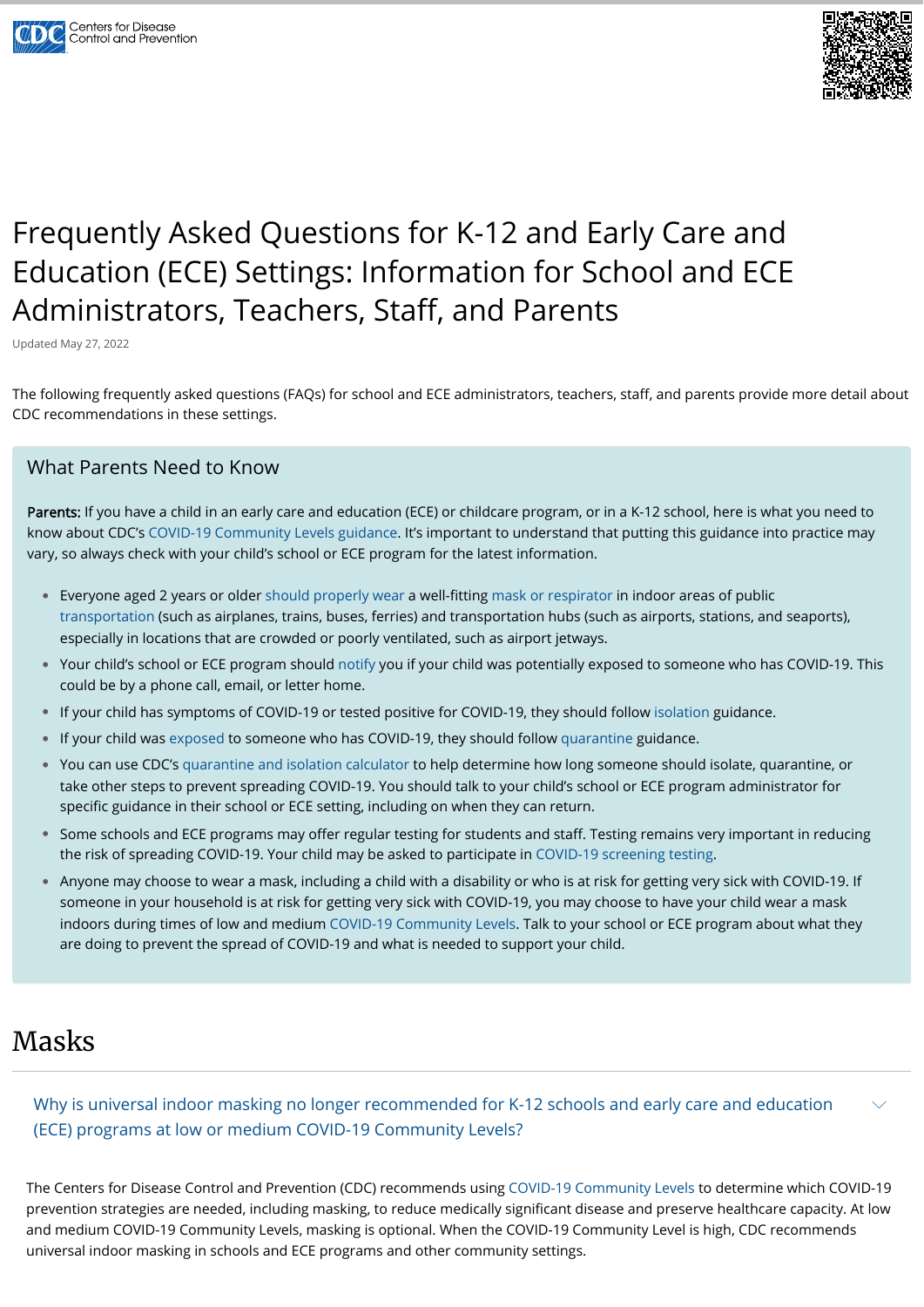In communities that are at a low COVID-19 Community Level, some people will choose to wear a mask based on personal risk and/or preference. They should be supported in their decision to do so. In addition, when the COVID-19 Community Level is medium, people at [high risk of becoming very sick from COVID-19](https://www.cdc.gov/coronavirus/2019-ncov/need-extra-precautions/people-with-medical-conditions.html) should talk to a healthcare provider about wearing a mask and taking other precautions.

Schools and ECE programs should allow flexible, non-punitive, and supportive policies and practices around individual and settingspecific choices or reasonable accommodations. For more information about masks, including mask exceptions and mask recommendations for people with [disabilities](https://sites.ed.gov/idea/updated-covid-19-guidance-and-resources-for-schools-students-with-disabilities/)  $\boxtimes$  , please visit [Your Guide to Masks.](https://www.cdc.gov/coronavirus/2019-ncov/prevent-getting-sick/about-face-coverings.html)

Should people who completed isolation for COVID-19 infection continue to wear a well-fitting mask for at least 10 days?  $\smile$ 

CDC guidance is meant to supplement—not replace—any federal, state, tribal, local, or territorial health and safety laws, rules, and regulations with which schools and ECE programs must comply.

#### Should masks be worn in school nurses' offices or other school-based or school-linked health programs?  $\smile$

Yes, people who have completed at least 5 days of [isolation](https://www.cdc.gov/coronavirus/2019-ncov/your-health/quarantine-isolation.html#isolate) should continue to properly wear a well-fitting mask when around others until at least a full 10 days has passed since their symptoms began (or, if they have no symptoms, the date they were tested). This is true regardless of whether an individual performs a test at the end of 5 days of isolation.

- Improve [ventilation](https://www.cdc.gov/coronavirus/2019-ncov/community/schools-childcare/ventilation.html) or move mealtimes outdoors
- Reduce crowding •
- Use cohorting (keeping people together in a small group and having each group stay together throughout an entire day, while minimizing contact between cohorts)

K-12 schools and early care and education settings should follow [guidance for schools](https://www.cdc.gov/coronavirus/2019-ncov/community/schools-childcare/index.html) according to the [COVID-19 Community Level](https://www.cdc.gov/coronavirus/2019-ncov/your-health/covid-by-county.html) in their area with respect to mask wearing on [buses or vans](https://www.cdc.gov/coronavirus/2019-ncov/travelers/masks-public-transportation.html).

 $\smile$ 

 $\smile$ 

 $\smile$ 

#### Are students still required to wear masks on school buses?

CDC recommends masking at all times in school nurses' offices and other [healthcare settings,](https://www.cdc.gov/coronavirus/2019-nCoV/hcp/index.html) regardless of vaccination status or the current [COVID-19 Community Level.](https://www.cdc.gov/coronavirus/2019-ncov/science/community-levels.html)

When the [COVID-19 Community Level](https://www.cdc.gov/coronavirus/2019-ncov/science/community-levels.html) is high, universal masking is recommended for all students, teachers, and staff. At low and medium COVID-19 Community Levels, some individuals may choose to mask based on individual risk for getting very sick with COVID-19. During such times—when masks need to be removed for meals—schools can do the following to the extent possible to reduce risk of spread of the virus that causes COVID-19:

#### During times when masking is used, what should we do during mealtimes?

## Close Contacts and Contact Tracing

Based on the current phase of the pandemic, available data, and existing prevention measures, CDC's school and ECE guidance focuses on layering prevention strategies. That includes increasing ventilation and preventing crowding. At a high COVID-19 [Community Level, schools can also add cohorting to limit the number of people who come in contact with each other as a w](https://www.cdc.gov/coronavirus/2019-ncov/science/community-levels.html)ay to minimize contacts across groups. Cohorting involves keeping people together in a small group and having each group stay together

Is physical distancing no longer recommended?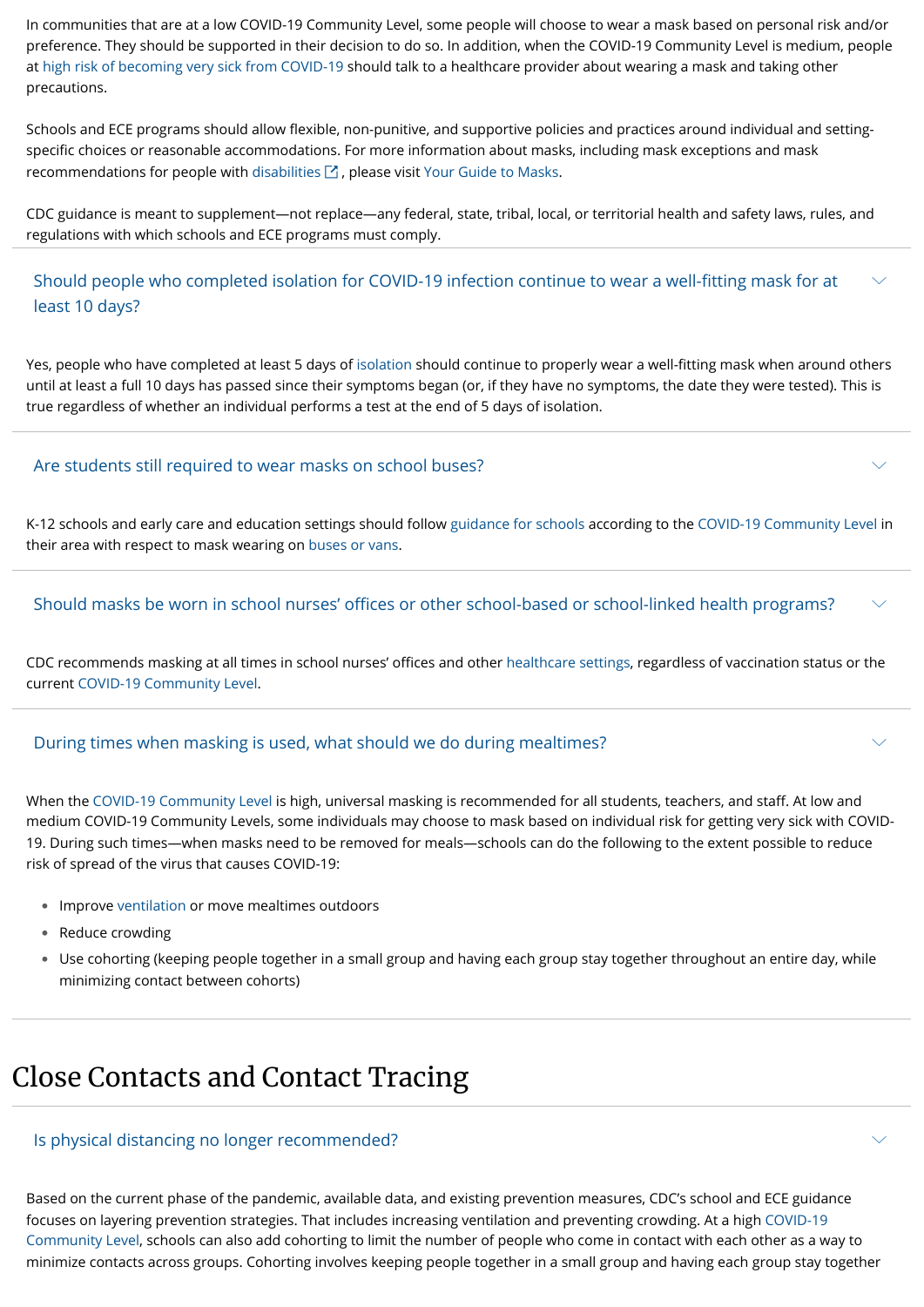throughout an entire day, while minimizing contact between cohorts. When creating cohorts, schools should consider services for students with disabilities, English language learners, and other students who may receive services, and ensure equity, integration, and other requirements of applicable federal, state, local, tribal and territorial laws, including federal [disability](https://www2.ed.gov/documents/coronavirus/letter-to-educators-and-parents-regarding-new-cdc-recommendations-03-24-2022.pdf)  $\blacktriangleright\,\Box$  laws.

People who are immunocompromised or more likely to get very sick with COVID-19 may choose to wear a mask or respirator that offers greater protection and should talk with their healthcare provider about whether they should take other precautions.

When universal masking is in use, the [K-12 exception](https://www.cdc.gov/coronavirus/2019-ncov/php/contact-tracing/contact-tracing-plan/appendix.html#contact) to the close contact definition can be applied. In the K-12 indoor classroom setting or a structured outdoor setting where mask use can be observed (i.e., holding class outdoors with educator supervision), the close contact definition excludes students who were between 3 to 6 feet of an infected student (laboratoryconfirmed or a [clinical diagnosis\)](https://ndc.services.cdc.gov/case-definitions/coronavirus-disease-2019-2021/) if both the infected student and the exposed student(s) correctly and consistently wore well-fitting [masks](https://www.cdc.gov/coronavirus/2019-ncov/prevent-getting-sick/about-face-coverings.html) the entire time.

The [close contact](https://www.cdc.gov/coronavirus/2019-ncov/php/contact-tracing/contact-tracing-plan/appendix.html#contact) definition—someone who was less than 6 feet away from an infected person for a cumulative total of 15 minutes or more over a 24-hour period—has not changed. Recommendations for close contacts to [quarantine](https://www.cdc.gov/coronavirus/2019-ncov/your-health/quarantine-isolation.html) and test vary based on vaccination status or history of prior infection. All close contacts should properly wear a well-fitting mask when around others during the 10 days following their close contact, regardless of vaccination status. When universal masking is not in use, such as at low or medium [COVID-19 Community Levels,](https://www.cdc.gov/coronavirus/2019-ncov/science/community-levels.html) the standard close contact definition will apply. However, using the standard close contact definition is not expected to cause additional burden for schools due to lower numbers of cases and therefore close contacts.

#### Has the close contact definition changed?

Universal case investigation and [contact tracing](https://www.cdc.gov/coronavirus/2019-ncov/php/contact-tracing/contact-tracing-plan/prioritization.html) are no longer recommended for COVID-19. Instead of contact tracing, schools and ECE programs can use broad-based notification to provide timely notification via phone, email, or letter to families, students, teachers, caregivers, or staff about potential exposure once a case is identified. Schools and ECE programs should work with their local health departments to determine which strategies work best for them, in accordance with applicable laws and regulations, including those relating to privacy. K-12 schools that choose to implement contact tracing when universal masking is not in place should use the standard [close contact definition](https://www.cdc.gov/coronavirus/2019-ncov/php/contact-tracing/contact-tracing-plan/appendix.html#contact) to identify close contacts in indoor classrooms and structured outdoor settings as the K-12 exception will not apply.

Contact tracing should still be implemented, in accordance with applicable laws and regulations, including those relating to privacy, as part of [Test to Stay \(TTS\) programs](https://www.cdc.gov/coronavirus/2019-ncov/community/schools-childcare/what-you-should-know.html#anchor_1642695652184) that allow those who would otherwise need to quarantine to remain in an educational setting for in-person learning.

### What is CDC's recommendation for contact tracing in schools and ECE programs?

## Testing

K-12 schools using [Test to Stay \(TTS\)](https://www.cdc.gov/coronavirus/2019-ncov/community/schools-childcare/what-you-should-know.html#anchor_1642695652184) as an alternative to traditional at-home quarantine for close contacts who are not up to date with COVID-19 vaccines can continue to do so, resources allowing. To date, TTS has only been [evaluated](https://www.cdc.gov/coronavirus/2019-ncov/science/science-briefs/transmission_k_12_schools.html#anchor_1639603965438) in K-12 schools, although some ECE programs are also using TTS.

Schools using these programs should continue contact tracing to quickly identify participants. Students eligible for and participating in TTS should properly wear a well-fitting mask, follow [testing recommendations](https://www.cdc.gov/coronavirus/2019-ncov/your-health/quarantine-isolation.html) from their school and/or the relevant public health department, and monitor for COVID-19 symptoms for 10 days after the date of last close contact to reduce the risk of spreading COVID-19. Schools should work with their local health departments to determine which strategy would work best for them based on their population and level of resources.

 $\smile$ 

 $\checkmark$ 

 $\smile$ 

[Testing remains an important layer of prevention that schools can use to reduce the risk of spreading COVID-19. At all COVID-19](https://www.cdc.gov/coronavirus/2019-ncov/science/community-levels.html) [Community Levels, schools should use d](https://www.cdc.gov/coronavirus/2019-ncov/php/contact-tracing/contact-tracing-plan/appendix.html#contact)[iagnostic](https://www.cdc.gov/coronavirus/2019-ncov/lab/resources/sars-cov2-testing-strategies.html#anchor_1615061452203) [testing for people with symptoms of COVID-19 or for people who have had close](https://www.cdc.gov/coronavirus/2019-ncov/php/contact-tracing/contact-tracing-plan/appendix.html#contact)

#### Should schools continue to do COVID-19 testing?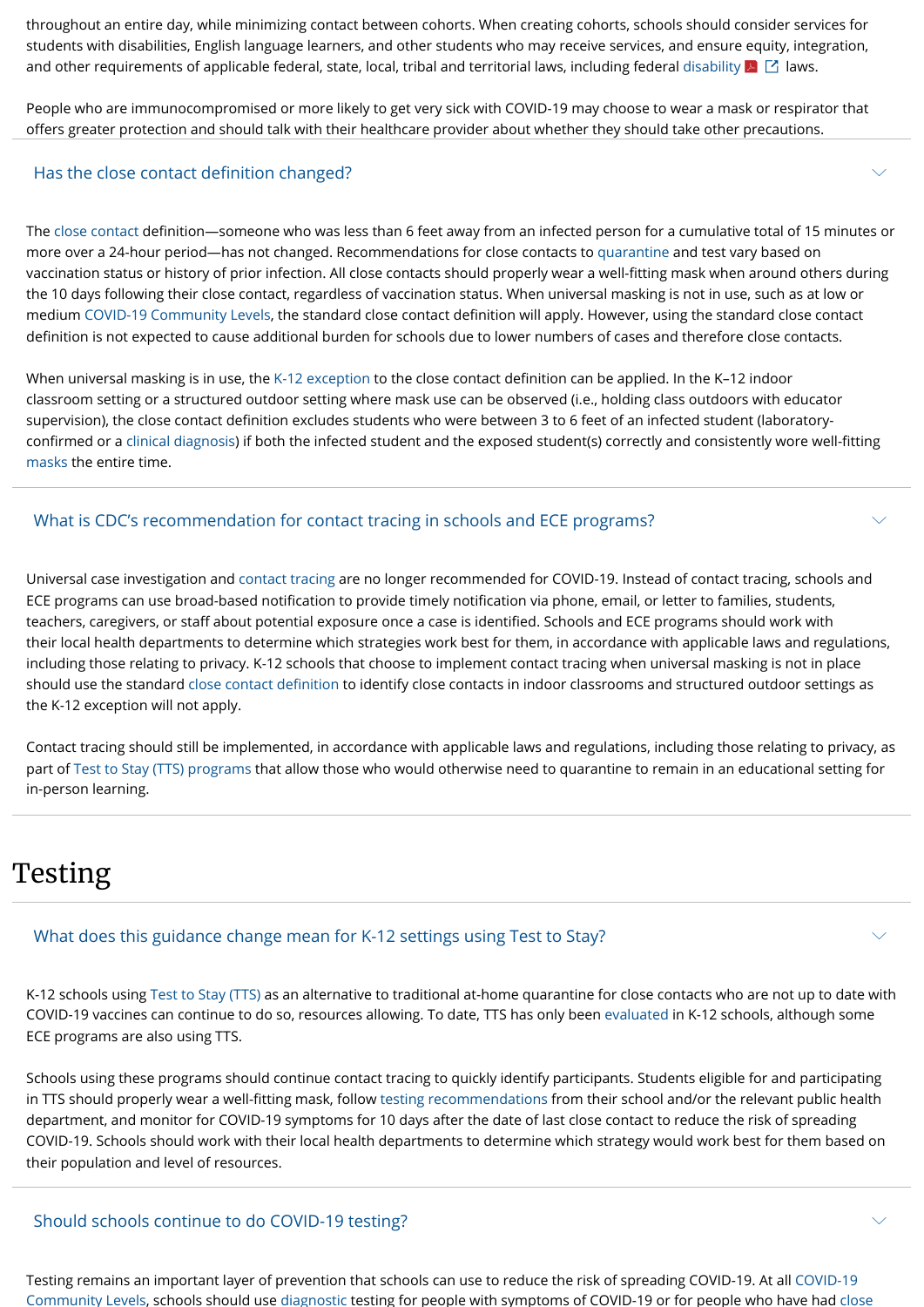y , [g](https://www.cdc.gov/coronavirus/2019-ncov/lab/resources/sars-cov2-testing-strategies.html#anchor_1615061452203) g [p](https://www.cdc.gov/coronavirus/2019-ncov/science/community-levels.html) p y p p p

[contact with someone who has COVID-19. This can be done through the use of point-of-care, at-home, or laboratory-based testing.](https://www.cdc.gov/coronavirus/2019-ncov/php/contact-tracing/contact-tracing-plan/appendix.html#contact) Schools and ECE programs can consider offering home test kits if someone comes to school with symptoms of COVID-19 or develops symptoms at school, that can be used to test at home or at school in accordance with [CLIA](https://www.cms.gov/Regulations-and-Guidance/Legislation/CLIA)  $\boxtimes$  requirements.

- High-risk activities such as indoor sports and extracurricular activities •
- Returning from breaks (for example, holidays, spring break, or at the beginning of the school year) •
- For those faculty, staff, or individuals serving vulnerable students (such as those with complex medical conditions)  $\bullet$

Additionally, maintaining [screening testing](https://www.cdc.gov/coronavirus/2019-ncov/hcp/testing-overview.html) infrastructure during a low COVID-19 Community Level will allow for scaling it up when the COVID-19 Community Levels are medium or high. When the COVID-19 Community Level is low, schools can consider implementing screening testing for:

Schools and ECE programs should consider the varying minimum age for using Emergency Use Authorized (EUA) COVID-19 tests. For more information on EUA COVID-19 tests, visit:

- In Vitro Diagnostics EUAs Molecular Diagnostic Tests for SARS-CoV-2
- [In Vitro Diagnostics EUAs Antigen Diagnostic Tests for SARS-CoV-2](https://www.fda.gov/medical-devices/coronavirus-disease-2019-covid-19-emergency-use-authorizations-medical-devices/in-vitro-diagnostics-euas-antigen-diagnostic-tests-sars-cov-2)
- [At-Home OTC COVID-19 Diagnostic Tests](https://www.fda.gov/medical-devices/coronavirus-covid-19-and-medical-devices/home-otc-covid-19-diagnostic-tests) ■

- Pre-K and ECE programs are eligible to request testing support directly through [Operation Expanded Testing](https://www.cdc.gov/coronavirus/2019-ncov/testing/operation-expanded-testing.html).
- For ECE programs that are co-located with K-12 schools: In March 2021, the Administration announced the availability of \$10 billion to support screening testing and mitigation strategies and assist K-12 schools in opening and remaining open for in-person instruction [\(Biden Administration to Invest More Than \\$12 Billion to Expand COVID-19 Testing](https://www.hhs.gov/about/news/2021/03/17/biden-administration-invest-more-than-12-billion-expand-covid-19-testing.html)  $\boxtimes$  ). This funding was awarded through the Centers for Disease Control and Prevention (CDC) Epidemiology and Laboratory Capacity (ELC) cooperative agreement with guidance that explained the intent of the funding. Pre-K and ECE programs that are co-located with K-12 schools can be supported under this program as well.

Note: Linking to these sites does not constitute an endorsement by HHS or any of its employees of the sponsors or the information and products presented on the sites.

COVID-19 testing resources for ECE programs:

Schools may also implement additional layered prevention strategies to protect people at risk of becoming very sick from COVID-19. Prevention strategies can include improved ventilation, reduced crowding, [screening testing,](https://www.cdc.gov/coronavirus/2019-ncov/community/schools-childcare/what-you-should-know.html) and avoiding higher-risk activities. School administrators should be supportive of these prevention strategies and should work with children and their families to understand their individual needs and provide access to required services. They should adjust strategies as needed and communicate with caregivers about what strategies are being implemented. This may mean individualized, reasonable accommodations when necessary to ensure [equal access](https://www2.ed.gov/documents/coronavirus/letter-to-educators-and-parents-regarding-new-cdc-recommendations-03-24-2022.pdf)  $\blacktriangleright\,\blacksquare$  to in-person learning for students who are at risk for getting very sick with COVID-19. For help [with COVID-19 vaccinations and testing for people with disabilities, parents and caregivers can call the Disability Information and](https://acl.gov/DIAL) Access Line  $\boxtimes$  .

When it is a final model of the final model in the final model in the final model in the final model in the final model in the final model in the final model in the final model in the final model in the final model in the

## People at Risk for Getting Very Sick With COVID-19

Parents of children who are at risk for getting very sick with COVID-19, including those with immunocompromising conditions or other conditions that increase their risk for getting very sick with COVID-19, may choose to have their child wear a mask during times of low and medium [COVID-19 Community Levels](https://www.cdc.gov/coronavirus/2019-ncov/science/community-levels.html). In addition, schools with students at risk for becoming very sick from COVID-19 should make reasonable modifications to ensure that all students, including [those with disabilities](https://www.ed.gov/coronavirus/factsheets/disability-rights)  $\boxtimes$  , are able to access in-person learning. Schools may be required, based on federal, state, or local policies, to enforce some degree of masking to ensure that students with immunocompromising conditions or other conditions that increase their risk for getting very sick with COVID-19 can access in-person learning. For more information, visit the [U.S. Department of Education's Disability Rights](https://www.ed.gov/coronavirus/factsheets/disability-rights)  $\boxtimes$  . Students with immunocompromising conditions or other conditions or disabilities that increase risk for becoming very sick from COVID-19 should not be placed into separate classrooms from other students in order to maintain masking.

How should parents of children with immunocompromising conditions or other conditions that increase their risk for becoming very sick from COVID-19 approach COVID-19 prevention strategies?

 $\smile$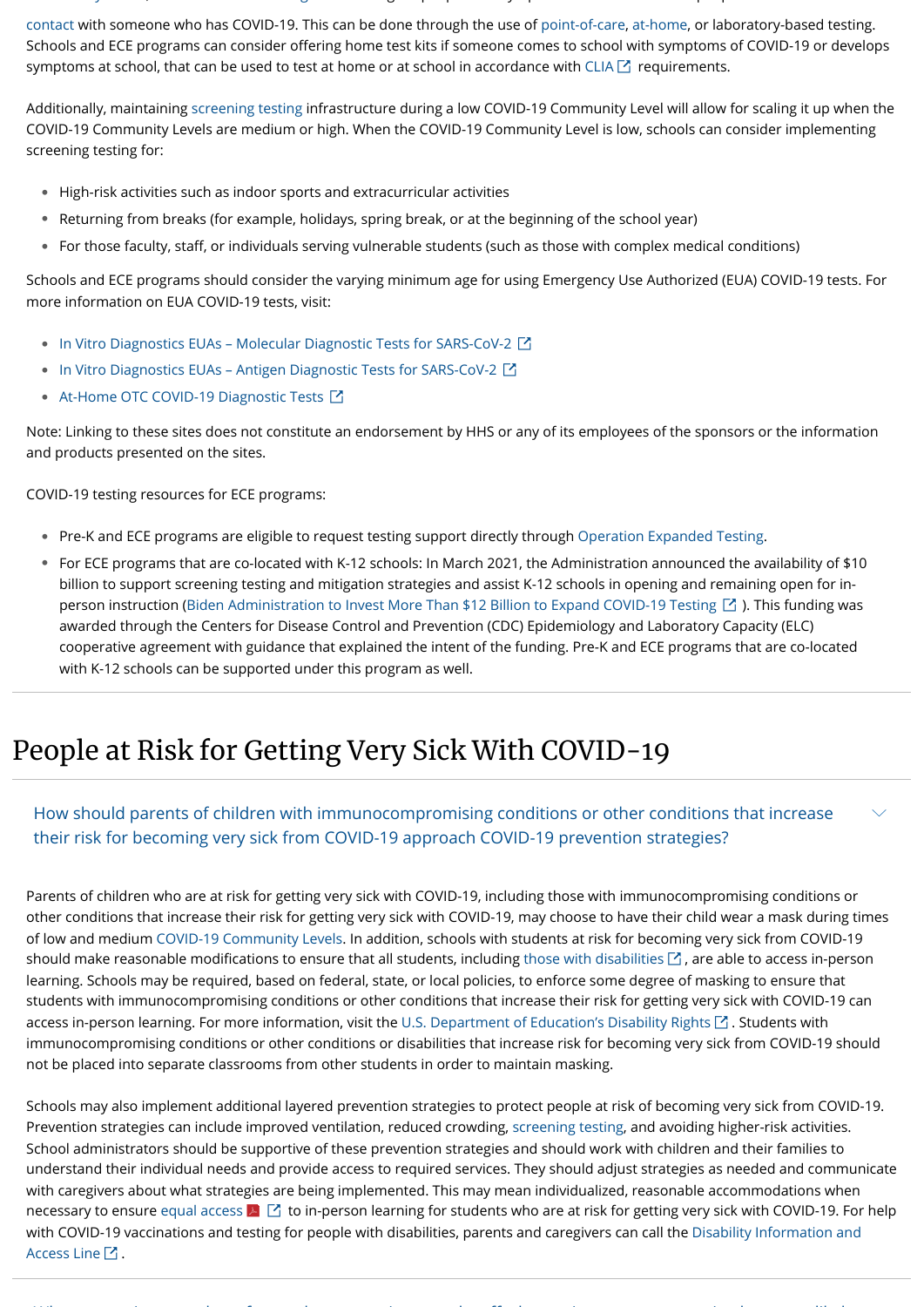Policies and procedures addressing issues related to workers who are at risk for getting very sick with COVID-19 should be made in [consultation with occupational safety and health and human resource professionals, keeping in mind Equal Employment Opportunity](https://www.eeoc.gov/coronavirus) concerns and guidance  $\boxtimes$  . In accordance with applicable laws and regulations, employers should provide a supportive work environment for workers [coping with job stress,](https://www.cdc.gov/mentalhealth/stress-coping/employee-job-stress/index.html) seeking to build and maintain resilience, and managing workplace fatigue.

What protections are there for teachers, caregivers, and staff who are immunocompromised or more likely to get very sick from COVID-19?  $\checkmark$ 

Workers who are at risk for getting very sick with COVID-19 should talk to their healthcare provider about the need to wear a well fitting mask or mask or respirator with greater degree of protection and take other precautions during times of medium or high [COVID-19 Community Levels.](https://www.cdc.gov/coronavirus/2019-ncov/science/community-levels.html) School administrators should be supportive of workers who take extra precautions to protect themselves.

## Special Considerations

ECE settings should follow the recommended prevention strategies outlined by the [COVID-19 Community Levels](https://www.cdc.gov/coronavirus/2019-ncov/science/community-levels.html). Critical prevention strategies include vaccination among all those around young children and improving [ventilation](https://www.cdc.gov/coronavirus/2019-ncov/community/schools-childcare/ventilation.html) in indoor spaces. During times of medium COVID-19 Community Levels, people ages two and older who are at risk for getting very sick with COVID-19 should talk to a healthcare provider about wearing a well-fitting mask and taking other precautions. At a high COVID-19 Community Level, universal indoor masking for everyone ages two and older is recommended.

Rates of severe disease in young children are low, and many children have some immunity from prior infection. However, most students served by ECE programs are not yet eligible for vaccinations. In addition, very young children may have difficulty wearing a well-fitting mask consistently and correctly, and children under two years old should not wear masks. Additional layered prevention strategies—such as improved ventilation and avoiding crowding — may need to be considered during times of medium or high COVID-19 Community Levels. ECE programs may choose to implement universal indoor mask use to meet the needs of the families they serve, which could include people who are at risk for getting very sick with COVID-19.

#### Are there any special considerations for shared housing, such as residential dorms for K-12 schools, overnight camps, or overnight childcare?  $\smile$

ECE programs should continue to follow [CDC's guidance for Quarantine and Isolation.](https://www.cdc.gov/coronavirus/2019-ncov/your-health/quarantine-isolation.html) For children who are not yet eligible for COVID-19 vaccination, and who cannot wear a mask or who may have difficulty consistently and correctly wearing a well-fitting mask, it is safest to [continue quarantine until the end of day 10.](https://www.cdc.gov/coronavirus/2019-ncov/community/schools-childcare/sick-at-child-care-flowchart.html)

### How does CDC guidance affect children in ECE settings?

Yes. Like K-12 schools and ECE programs, camps should follow the recommended prevention strategies outlined by the COVID-19 [Community Levels. Strategies such as promoting vaccination, diagnostic testing, and screening testing are particularly important fo](https://www.cdc.gov/coronavirus/2019-ncov/science/community-levels.html)r camps to consider.

 $\smile$ 

 $\smile$ 

### Does CDC's new guidance apply to youth camps?

While shared housing is considered a congregate setting, it is considered a lower risk congregate setting due to the lower risk of severe health outcomes (such as [hospitalizations](https://covid.cdc.gov/covid-data-tracker/#new-hospital-admissions) and [death\)](https://covid.cdc.gov/covid-data-tracker/#demographicsovertime) in children and young adults. Therefore, CDC recommends shared housing facilities for children follow the general population guidance for [isolation](https://www.cdc.gov/coronavirus/2019-ncov/your-health/quarantine-isolation.html#isolate), [quarantine](https://www.cdc.gov/coronavirus/2019-ncov/your-health/quarantine-isolation.html#quarantine), and other prevention strategies per the [COVID-19 Community Levels.](https://www.cdc.gov/coronavirus/2019-ncov/science/community-levels.html)

In circumstances where the student or camper population may be at high risk of becoming very sick with COVID-19, schools, camps, and overnight childcare programs may opt to follow isolation and quarantine guidance for high-risk congregate settings, which includes recommendations of a 10-day period for both isolation and quarantine. Schools and camps should balance the potential risk of following that guidance with the impact these actions would have on student well-being, such as the ability to participate in inperson activities, food service access, and social interaction.